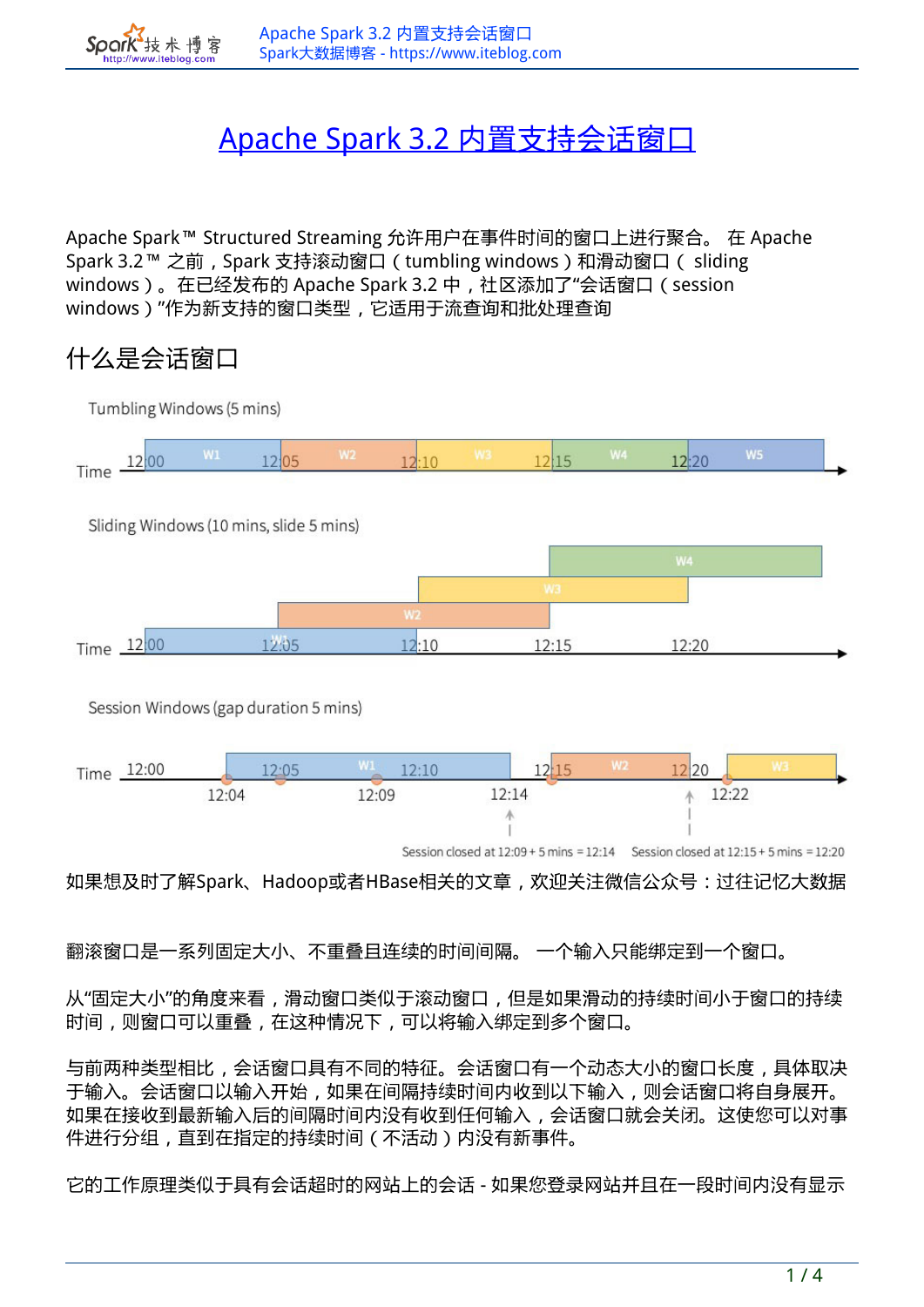任何活动,则该网站将提示您保留登录状态并强制退出,如果您在这之后仍然不活动,那么会话 就会关闭。但如果我们保持活动,会话超时就会延长。

将此应用于会话窗口:当新事件(例如流式作业)发生时,将启动新的会话窗口,并且在超时内 的后续事件将包含在同一会话窗口中。每个事件都会延长会话超时时间,与其他时间窗口相比, 它引入了不同的特性——会话窗口的持续时间不是静态的,而翻滚和滑动窗口的持续时间都是静 态的。

**如何在查询中使用会话窗口**

K 技术 +

在 Spark 3.2 版本之前,我们需要使用 flatMapGroupsWithState 来处理会话窗口。 您需要设计自己的逻辑来定义会话窗口以及如何在同一会话中聚合输入。 这带来了几个缺点:

- 我们不能利用内置的聚合函数,如 count, sum 等,并必须自己实现它们。
- 考虑到各种输出模式和输入的延迟,实现逻辑并非易事。
- PySpark 中没有 flatMapGroupsWithState, 因此, 我们需要通过 Java/Scala 精心设计查询。

现在,Spark 提供了与使用时间窗口(time windows)相同的用户体验。"在 Structured Streaming 中,在事件时间上表达这样的窗口只是执行一个特殊的分组"这句话仍然是正确的。对 于滚动和滑动窗口,请使用 window 函数;对于会话窗口,引入了一个新的函数 session\_window。

例如,在事件中的 eventTime 列上进行 5 分钟的滚动 (非重叠)窗口可以描述如下。

```
# tumbling window
windowedCountsDF = \mathsf{W}eventsDF\mathbf W.withWatermark("eventTime", "10 minutes") \mathbf W .groupBy("deviceId", window("eventTime", "10 minutes") \
   .count()
# sliding window
windowedCountsDF = \mathbf{\mathsf{W}}eventsDF\mathbf W
```
.withWatermark("eventTime", "10 minutes")  $\mathbf{\mathsf{W}}$ .groupBy("deviceId", window("eventTime", "10 minutes", "5 minutes"))  $\mathsf{W}$ .count()

可以将 window 替换成 session window 实现会话窗口:

# session window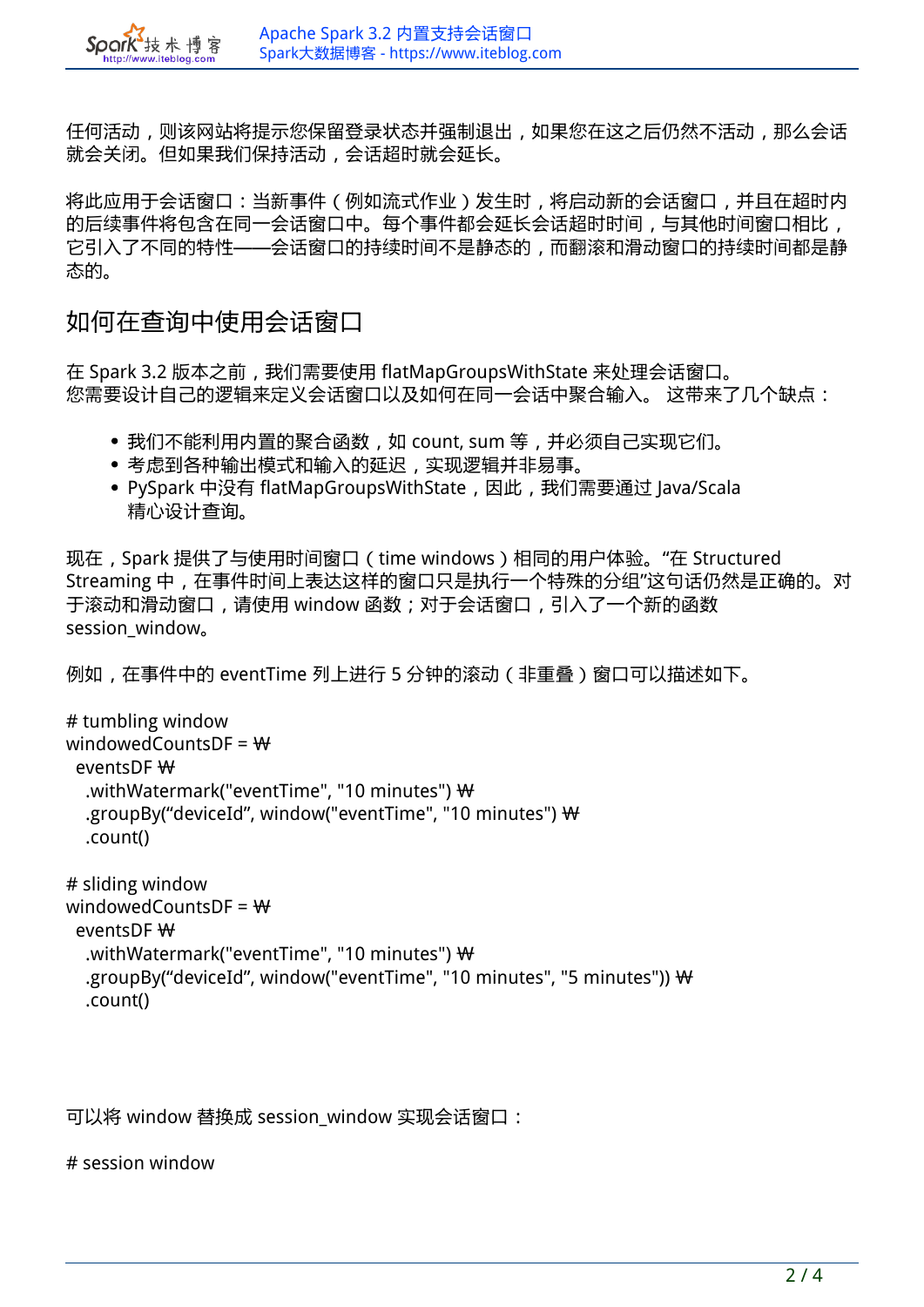windowedCountsDF =  $\mathbf{W}$  $e$ ventsDF $\mathcal W$ .withWatermark("eventTime", "10 minutes")  $\mathbf{\mathsf{W}}$ .groupBy("deviceId", session\_window("eventTime", "5 minutes")) \\ .count()

## **具有动态间隙持续时间的会话窗口**

おお ttn://www.itebloc

会话窗口除了具有相同的跨会话间隔持续时间之外,还有另一种类型的会话窗口,每个会话具有 不同的间隔持续时间。 我们称之为"动态间隙持续时间(dynamic gap duration)"。

Session Windows with dynamic gap duration



如果想及时了解Spark、Hadoop或者HBase相关的文章,欢迎关注微信公众号:**过往记忆大数据**

时间线下方的框表示每个事件及其间隔持续时间。一共有有四个事件,它们的(事件时间,间隔 持续时间)对分别是(12:04,4 分钟)蓝色,(12:06,9 分钟)橙色,(12:09,5 分钟)黄色,以及( 12:15,5 分钟)绿色。

时间线上方的框表示由这些事件构成的实际会话。您可以将每个事件视为一个单独的会话,并将 具有交集的会话合并为一个。正如您看到的,会话的时间范围是会话中包含的所有事件的时间范 围的"联合"。 请注意,会话的结束时间不再是会话中最新事件的时间 + 间隙持续时间。

新的 session\_window 函数接收两个参数, 事件时间列和间隙持续时间。

对于动态会话窗口,您可以在"session\_window"函数中为"间隙持续时间"参数提供一个"表达式"。 这个表达式应该解析为一个间隔,比如"5分钟"。由于"间隙持续时间"参数接收一个表达式,我们 也可以使用 UDF。

例如,基于 eventType 列的动态间隙持续时间的会话窗口计数可以实现如下:

# Define the session window having dynamic gap duration based on eventType session\_window expr = session\_window(events.timestamp,  $\mathsf{W}$